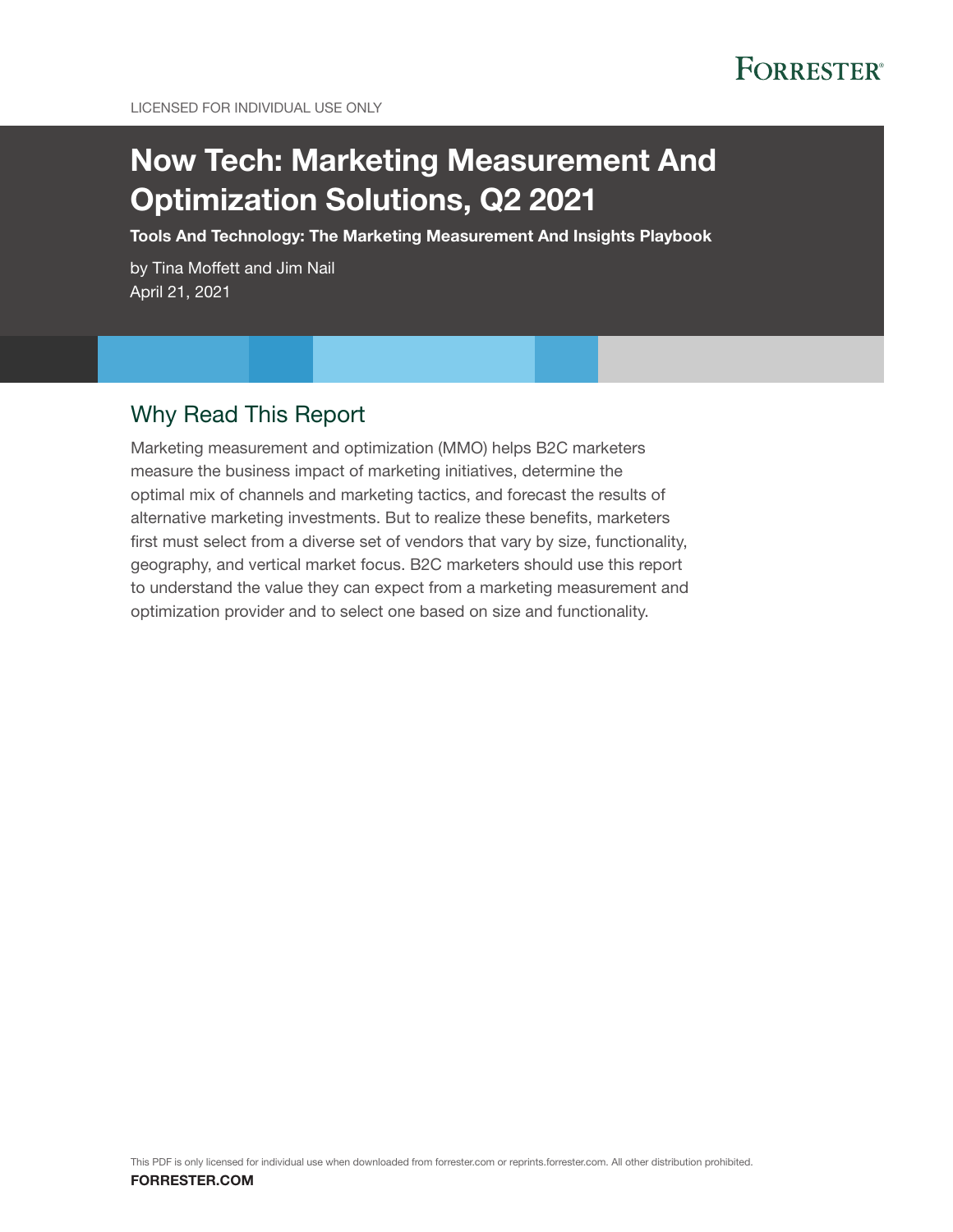## Now Tech: Marketing Measurement And Optimization Solutions, Q2 2021

Tools And Technology: The Marketing Measurement And Insights Playbook

by [Tina Moffett](http://www.forrester.com/go?objectid=BIO2775) and [Jim Nail](http://www.forrester.com/go?objectid=BIO4664) with [Emily Collins](http://www.forrester.com/go?objectid=BIO4724), Chahiti Asarpota, and Christine Turley April 21, 2021

### Improve Business Impact With Marketing Measurement And Optimization

The old marketing lament "I know half of my marketing budget is wasted; I just don't know which half" still rings true: In Forrester's 2021 Global Marketing Survey, 23% of B2C marketing decision-makers said that measuring marketing results will be a great challenge in the next two years. Many companies address this challenge with marketing measurement and optimization tools, which:

*Gather data about marketing spending, campaign tactics, consumer engagement, and sales and apply statistical analytic techniques to quantify the financial impact of these activities.*

Modern marketing generates vast amounts of data and uses powerful technologies to connect with customers. New marketing measurement tools are needed to harness this data and use machine learning technologies to process, analyze, and optimize marketing performance. A marketing measurement and optimization platform empowers marketers to:

- Understand the business impact of marketing budgets. C-level executives expect all functions to be accountable for results and no longer accept "soft" metrics like gross rating points (GRPs), impressions, or increases in awareness that don't connect to the firm's financial performance. Marketers need a solution that can answer executives' questions about marketing's incremental impact on revenue, return on advertising spend (ROAS), or other financially grounded KPIs.
- Determine the optimal mix of channels. Marketers have learned that simplistic approaches like last-click measurement or a hyperfocus on [short-term](https://www.forrester.com/go?objectid=res145915) conversion metrics misrepresent marketing's performance. The spotlight on short-term metrics like sales conversion cannibalizes long-term term insights, such as how marketing influences brand equity or customer value. Now more sophisticated tools analyze the complexity of marketing's impact on short- and long-term objectives, which informs a more balanced and profitable channel mix.
- Forecast results of alternative marketing plans for planning and activation. Understanding campaign performance improves planning, but fast-changing consumer behaviors demand more. Modern marketing measurement approaches help marketing teams predict financial results across

### **FORRESTER®**

Forrester Research, Inc., 60 Acorn Park Drive, Cambridge, MA 02140 USA +1 617-613-6000 | Fax: +1 617-613-5000 | forrester.com

© 2021 Forrester Research, Inc. Opinions reflect judgment at the time and are subject to change. Forrester®, Technographics®, Forrester Wave, TechRadar, and Total Economic Impact are trademarks of Forrester Research, Inc. All other trademarks are the property of their respective companies. Unauthorized copying or distributing is a violation of copyright law. Citations@forrester.com or +1 866-367-7378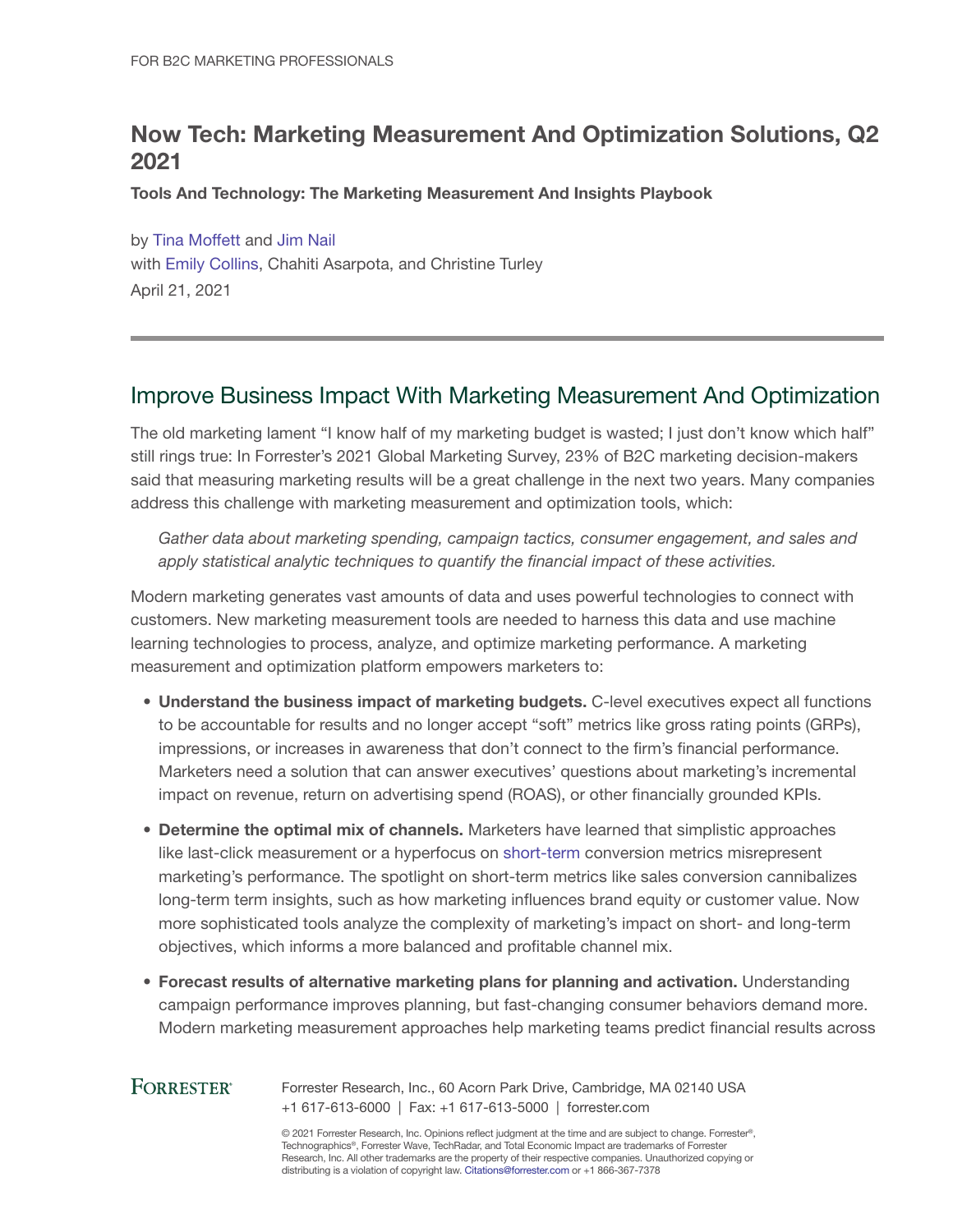different budget levels and channel mixes. [Many tools](https://www.forrester.com/go?objectid=res163079) can create optimized marketing plans and connect to advertising technology (adtech) partners to activate plans. Digital media investment recommendations can integrate into adtech systems to change execution in response to near-realtime data about consumer behavior.

### Select Vendors Based On Functional Alignment With Business Goals And Size

We've based our analysis of the marketing measurement and optimization market on two factors: market presence and functionality.

#### Marketing Measurement And Optimization Market Presence Segments

We segmented the vendors in this market into three categories based on revenue from marketing measurement technology and services: large established players (more than \$55 million in marketing measurement revenue), midsize players (\$7 million to \$55 million in revenue), and smaller players (less than \$7 million in revenue) (see Figure 1).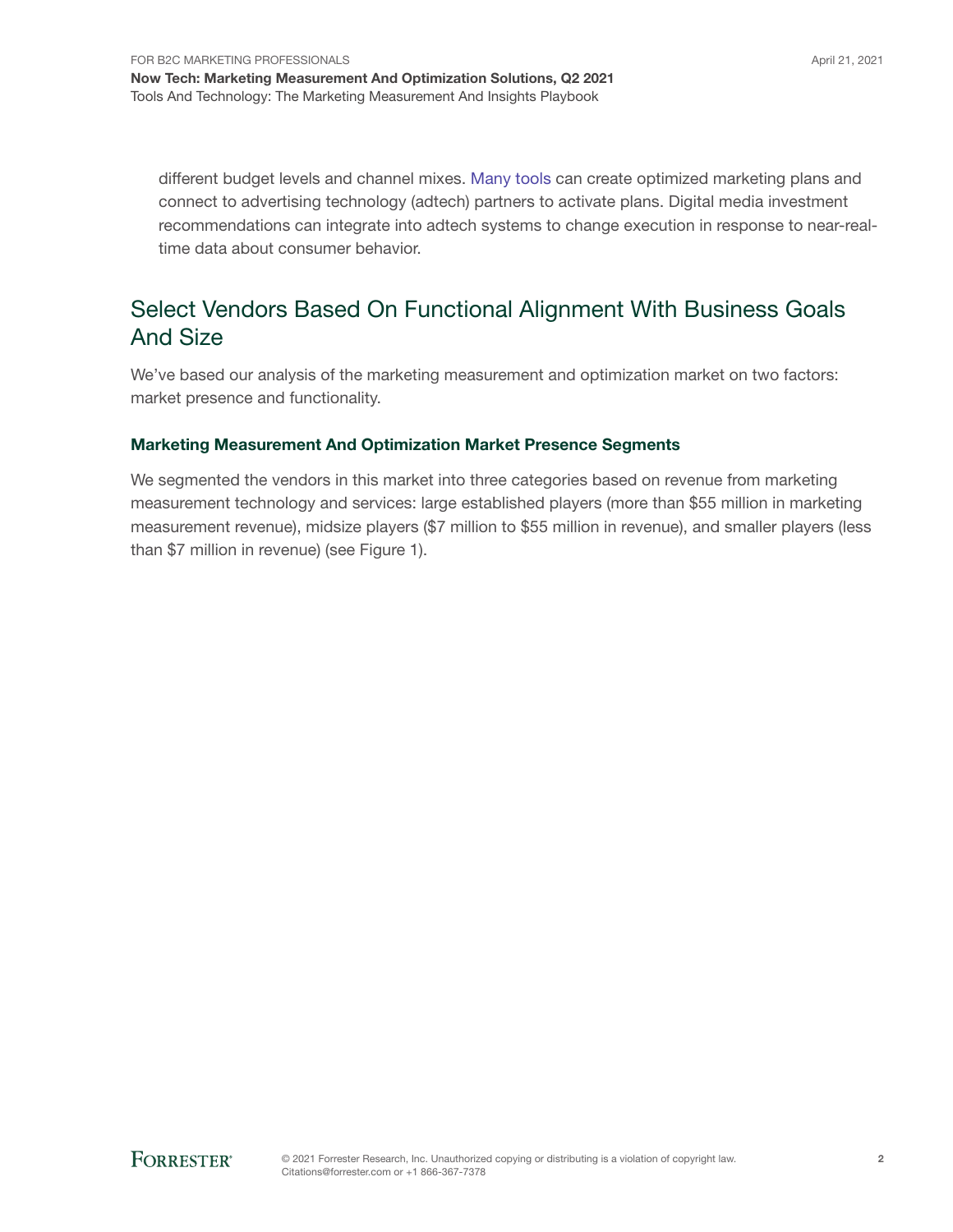FIGURE 1 Now Tech Market Presence Segments: Marketing Measurement And Optimization Solutions, Q2 2021

| <b>NOW</b><br><b>TECH</b><br>Marketing<br><b>Measurement And</b><br>Optimization<br><b>Solutions</b><br>Q2 2021 | LARGE >\$55M in annual category revenue<br><b>Analytic Partners</b><br><b>Gain Theory*</b><br><b>Ipsos MMA</b><br><b>IRI</b><br>iSpot.tv<br><b>Kantar</b>                                                 | <b>LiveRamp</b><br>$LG$ Ads <sup>*</sup><br><b>Merkle</b><br><b>Neustar</b><br><b>Nielsen</b>                                         |  |
|-----------------------------------------------------------------------------------------------------------------|-----------------------------------------------------------------------------------------------------------------------------------------------------------------------------------------------------------|---------------------------------------------------------------------------------------------------------------------------------------|--|
|                                                                                                                 | MIDSIZE \$7M to \$55M in annual category revenue<br><b>Adverity</b><br><b>Course5 Intelligence</b><br><b>Data2Decisions*</b><br><b>Ekimetrics</b><br><b>Fractal Analytics</b><br><b>Minitab Connect</b>   | <b>NCSolutions</b><br><b>OptiMine</b><br>Salesforce*<br><b>TVSquared</b><br><b>VideoAmp</b>                                           |  |
|                                                                                                                 | <b>SMALL</b> <\$7M in annual category revenue<br><b>BRIDGEi2i</b><br><b>C3 Metrics</b><br><b>Claritas</b><br>conDati*<br><b>Eulerian</b><br><b>Flashtalking</b><br><b>Keen Decision</b><br><b>Systems</b> | <b>Leavened</b><br><b>MSIGHTS</b><br><b>Objective Platform</b><br><b>Ovative Group</b><br><b>Proof Analytics</b><br><b>ScanmarQED</b> |  |

\*Forrester estimate

**FORRESTER®**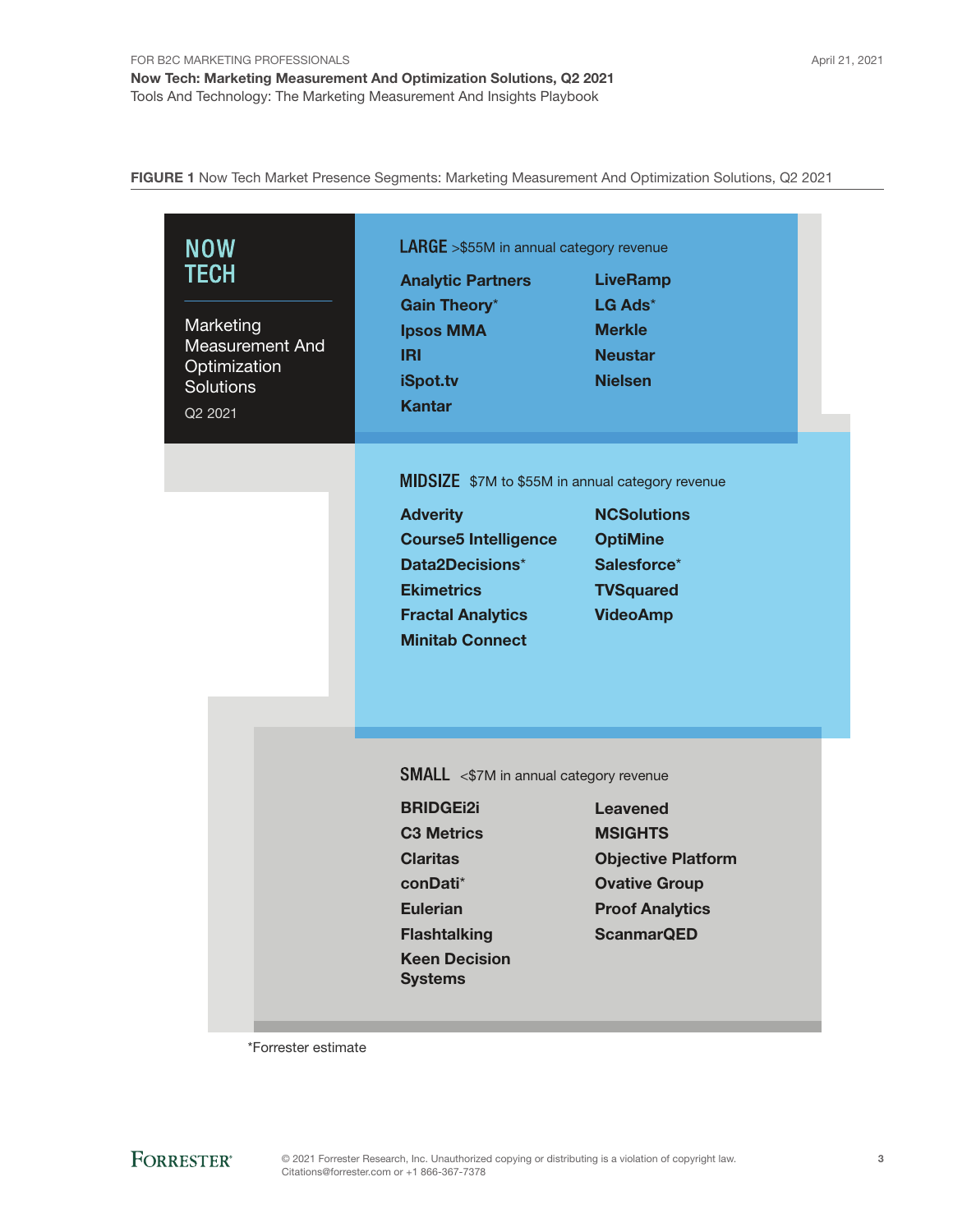#### Marketing Measurement And Optimization Functionality Segments

To explore functionality at a deeper level, we broke the marketing measurement and optimization market into five segments, each with varying capabilities (see Figure 2 and see Figure 3):

- Unified marketing performance measurement (UMM). Unified measurement uses an ensemble of statistical analytical methods to assign business value to strategic and tactical marketing efforts. As the most sophisticated approach, it combines elements of marketing mix modeling, multitouch attribution, and TV attribution and, depending on the provider's approach, may be able to conduct single-methodology analyses. These providers have dashboards that allow B2C marketers to monitor sophisticated KPIs derived from their models and activate changes at a campaign or program level. UMM providers are evolving to include how non-media effects like pricing and distribution influence marketing performance.
- Marketing mix modeling (MMM). MMM typically uses advanced econometric approaches to measure marketing's incremental impact on KPIs like revenue or profitability. MMM conducts analysis at an aggregate channel level across various dimensions like national, regional, or market. More advanced MMM tools use machine learning algorithms to process granular data quickly and constantly update marketing performance as data enters the system. Because of this, MMM insights are more frequent and help CMOs and marketing leaders quickly change future marketing plans based on up-to-date performance.
- Multitouch attribution (MTA). MTA uses machine learning algorithms to attribute proportional credit to marketing and media tactics across all channels. MTA models measure how specific campaign elements like placement, offer, or creative drove a customer action. MTA solutions are slowly becoming more difficult to execute because of the [demise of third-party cookies](https://www.forrester.com/go?objectid=res163538) and limitations to identity-based marketing approaches.
- TV attribution. Since the advent of smart TVs, TV-program viewership data has become more available and at a more granular level, enabling advertisers not only to improve the ad placements they buy but also know which households have been exposed to their ad. TV attribution links this ad exposure data to a store visit or even a specific sale through either first or third party. As television advertisers shift buying from traditional Nielsen ratings to these richer data sources, they also embrace the ability to prove the ROI of TV by attributing these short-term impacts to their campaigns.
- Marketing performance monitors. Marketing performance monitors ingest, normalize, and display basic campaign data such as impressions, clicks, and conversions across all marketing activities in one central platform. The technology includes an extensive library of API, reporting templates, and standard data visualizations that can create marketing dashboards quickly, at low cost. Monitors liberate marketing departments from the arduous task of manually wrangling data from individual adtech platforms and extracting insights from isolated reports. Some monitors are adding AI capabilities to surface campaign performance insights.

#### **FORRESTER®**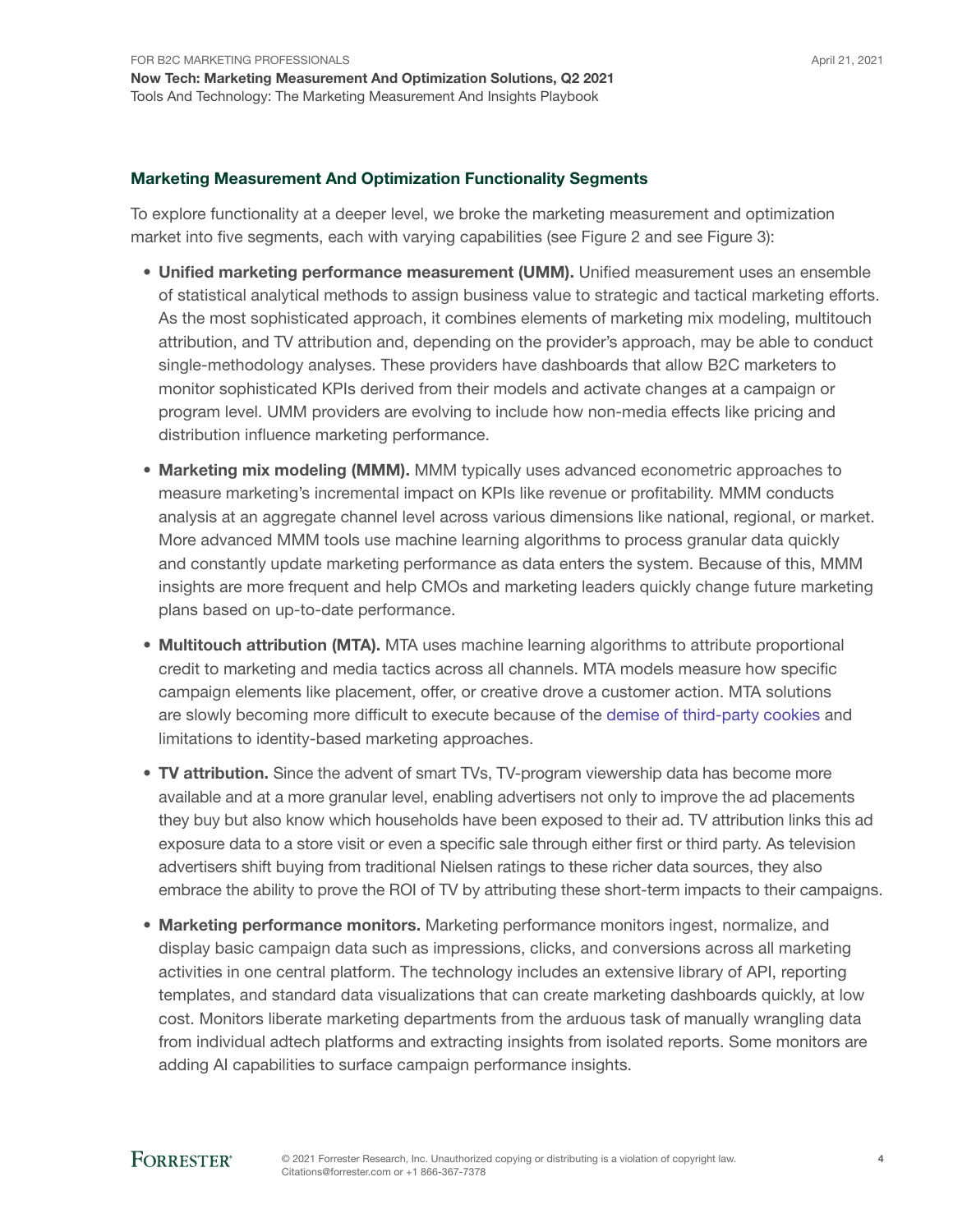FIGURE 2 Now Tech Functionality Segments: Marketing Measurement And Optimization Solutions, Q2 2021, Part 1

|                                                                    | Unified marketing<br>performance<br>measurement<br>(UMM)                                  | Marketing mix<br>modeling (MMM) | <b>Multitouch</b><br>attribution (MTA) |
|--------------------------------------------------------------------|-------------------------------------------------------------------------------------------|---------------------------------|----------------------------------------|
| Data collection and aggregation                                    | n n n                                                                                     | n n n                           | n ni n                                 |
| Data management and quality                                        | n n n                                                                                     | n n n                           | n n n                                  |
| Business strategy/investing                                        | <b>HEL</b>                                                                                | <b>R R R</b>                    | an n                                   |
| Marketing strategy and planning                                    | <b>REE</b>                                                                                | n ni s                          | n Tin                                  |
| Advanced marketing analytics<br>support                            | n na m                                                                                    | <b>REE</b>                      | n din                                  |
| Marketing insights/reporting                                       | n di s                                                                                    | n ni s                          | n n                                    |
| Scenario planning                                                  | n na m                                                                                    | n n H                           | n Ti                                   |
| Activation                                                         | n di s                                                                                    | n i H                           | n di s                                 |
| <b>Segment functionality</b><br>$\blacksquare$ $\blacksquare$ None | $\blacksquare$ $\blacksquare$ $\blacksquare$ $\blacksquare$ $\blacksquare$ $\blacksquare$ | $\blacksquare$ Moderate         | $\blacksquare$ $\blacksquare$ High     |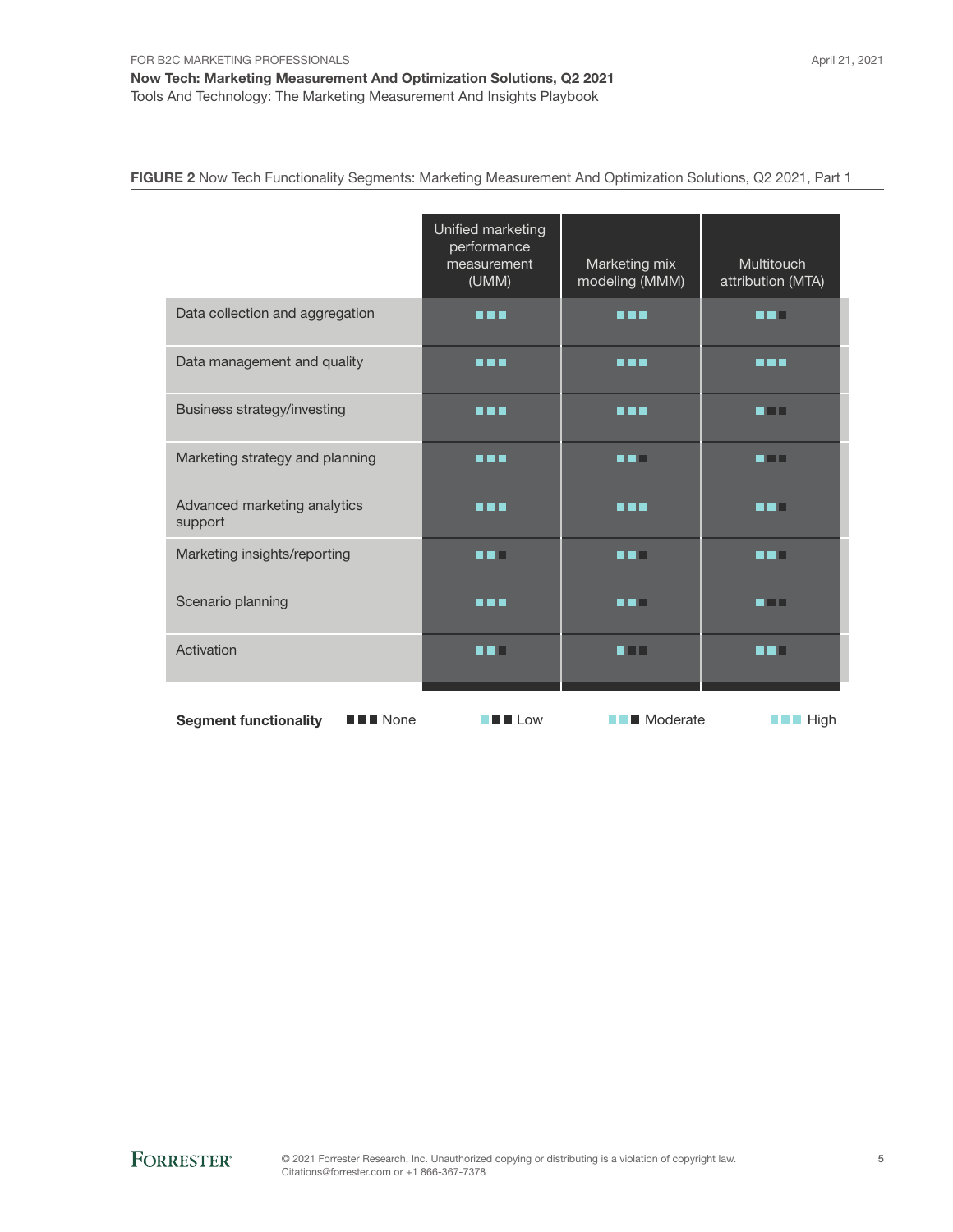Tools And Technology: The Marketing Measurement And Insights Playbook

FIGURE 3 Now Tech Functionality Segments: Marketing Measurement And Optimization Solutions, Q2 2021, Part 2

|                                                                    | TV attribution                                                                            | Marketing<br>performance<br>monitor |      |
|--------------------------------------------------------------------|-------------------------------------------------------------------------------------------|-------------------------------------|------|
| Data collection and aggregation                                    | u di s                                                                                    | 8 S S S                             |      |
| Data management and quality                                        | n na                                                                                      | n 11 A                              |      |
| Business strategy/investing                                        | an n                                                                                      | an n                                |      |
| Marketing strategy and planning                                    | n din l                                                                                   | n Mill                              |      |
| Advanced marketing analytics<br>support                            | an n                                                                                      | an n                                |      |
| Marketing insights/reporting                                       | n 1 H                                                                                     | 8 S S S                             |      |
| Scenario planning                                                  | n an                                                                                      | a a m                               |      |
| Activation                                                         | .                                                                                         | . .                                 |      |
| <b>Segment functionality</b><br>$\blacksquare$ $\blacksquare$ None | $\blacksquare$ $\blacksquare$ $\blacksquare$ $\blacksquare$ $\blacksquare$ $\blacksquare$ | $\blacksquare$ Moderate             | High |

## Align Individual Vendor Solutions To Your Organization's Needs

The following tables provide an overview of vendors with details on functionality category, geography, and vertical market focus (see Figure 4, see Figure 5, and see Figure 6).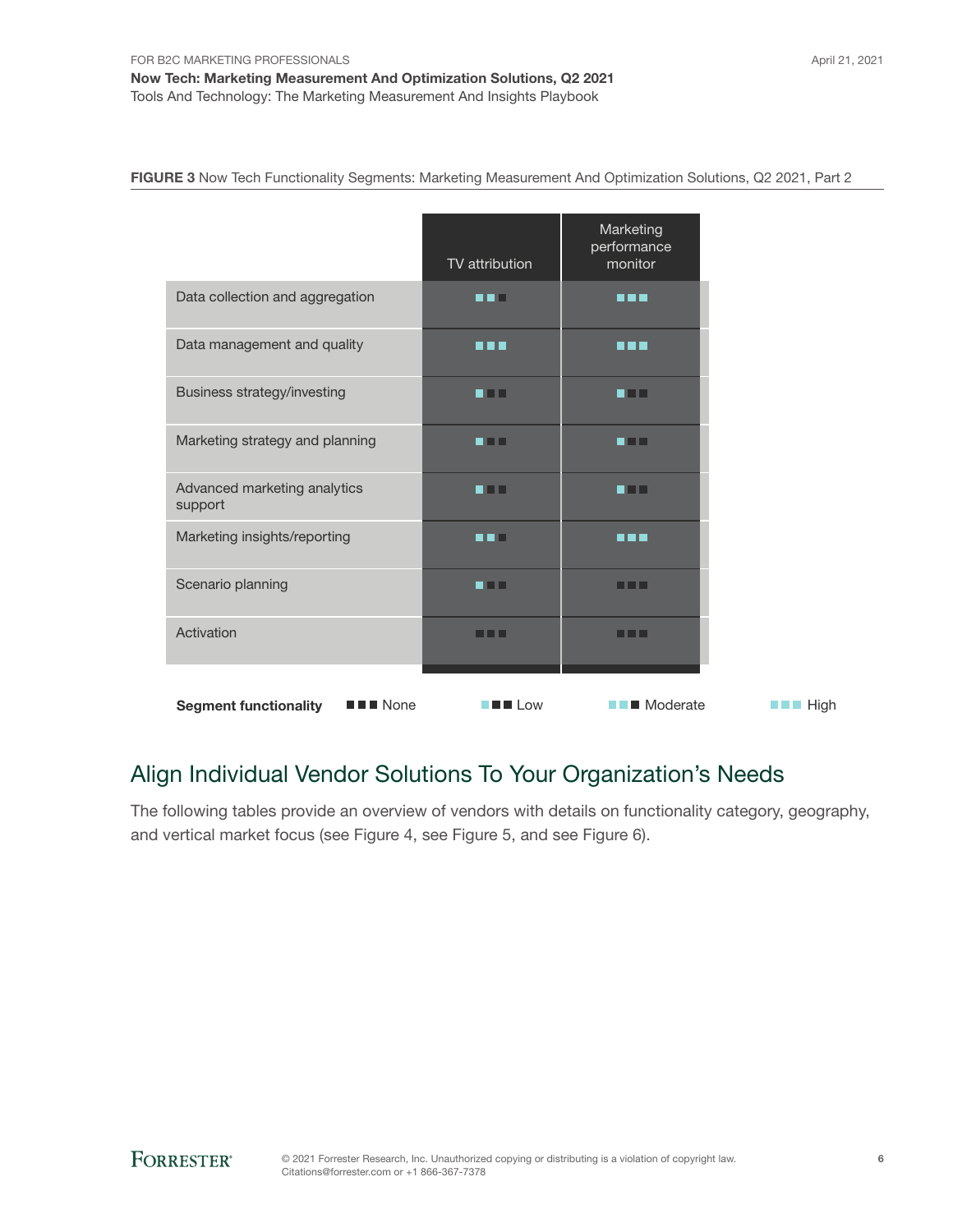FIGURE 4 Now Tech Large Vendors: Marketing Measurement And Optimization Solutions, Q2 2021

### LARGE >\$55M in annual category revenue

|                                    | Primary<br>functionality<br>segments | Geographic<br>presence<br>(by revenue %) | <b>Vertical</b><br>market focus<br>(by revenue)                                                                 | <b>Sample</b><br>customers                   |
|------------------------------------|--------------------------------------|------------------------------------------|-----------------------------------------------------------------------------------------------------------------|----------------------------------------------|
| <b>Analytic</b><br><b>Partners</b> | UMM; MMM;<br><b>MTA</b>              | NA 60%; LATAM 3%;<br>EMEA 21%; APAC 16%  | Retail/e-comm/<br>quick-serve<br>restaurants (QSR);<br>consumer goods<br>and electronics;<br>financial services | Vendor did not<br>disclose                   |
| <b>Gain Theory</b>                 | UMM; MMM                             | NA 69%; LATAM 2%;<br>EMEA 23%; APAC 6%   | Retail/e-comm;<br>consumer<br>packaged goods<br>(CPG); automotive                                               | Vendor did not<br>disclose                   |
| <b>Ipsos MMA</b>                   | UMM; MMM                             | NA 61%; LATAM 3%;<br>EMEA 23%; APAC 13%  | Pharma;<br>retail/QSR;<br>consumer/durable<br>goods                                                             | Vendor did not<br>disclose                   |
| <b>IRI</b>                         | UMM; MMM;<br>MTA; TV<br>attribution  | NA 86%; LATAM 2%;<br>EMEA 10%; APAC 2%   | CPG; media<br>agencies/adtech;<br>$CPG - \text{retail}$                                                         | Google;<br>MolsonCoors;<br><b>Nestlé</b>     |
| iSpot.tv                           | TV attribution                       | NA 100%                                  | Technology and<br>telecom; financial<br>services;<br>automotive                                                 | Domino's Pizza;<br>Lilly; T-Mobile           |
| <b>Kantar</b>                      | UMM; MMM;<br><b>MTA</b>              | NA 35%; LATAM 5%;<br>EMEA 20%; APAC 40%  | CPG; automotive;<br>financial services                                                                          | Manulife; Mazda;<br>Unilever                 |
| <b>LG Ads</b>                      | TV attribution                       | NA 100%                                  | Entertainment;<br>auto:<br>direct-to-consumer<br>(D2C)                                                          | ABC/Disney;<br>DoorDash;<br>HBO/Warner       |
| <b>LiveRamp</b>                    | TV attribution                       | NA 93%; EMEA 5%;<br>APAC 2%              | Retail; information<br>technology;<br>financial services                                                        | Anheuser-Busch<br>InBev; Samsung;<br>Sephora |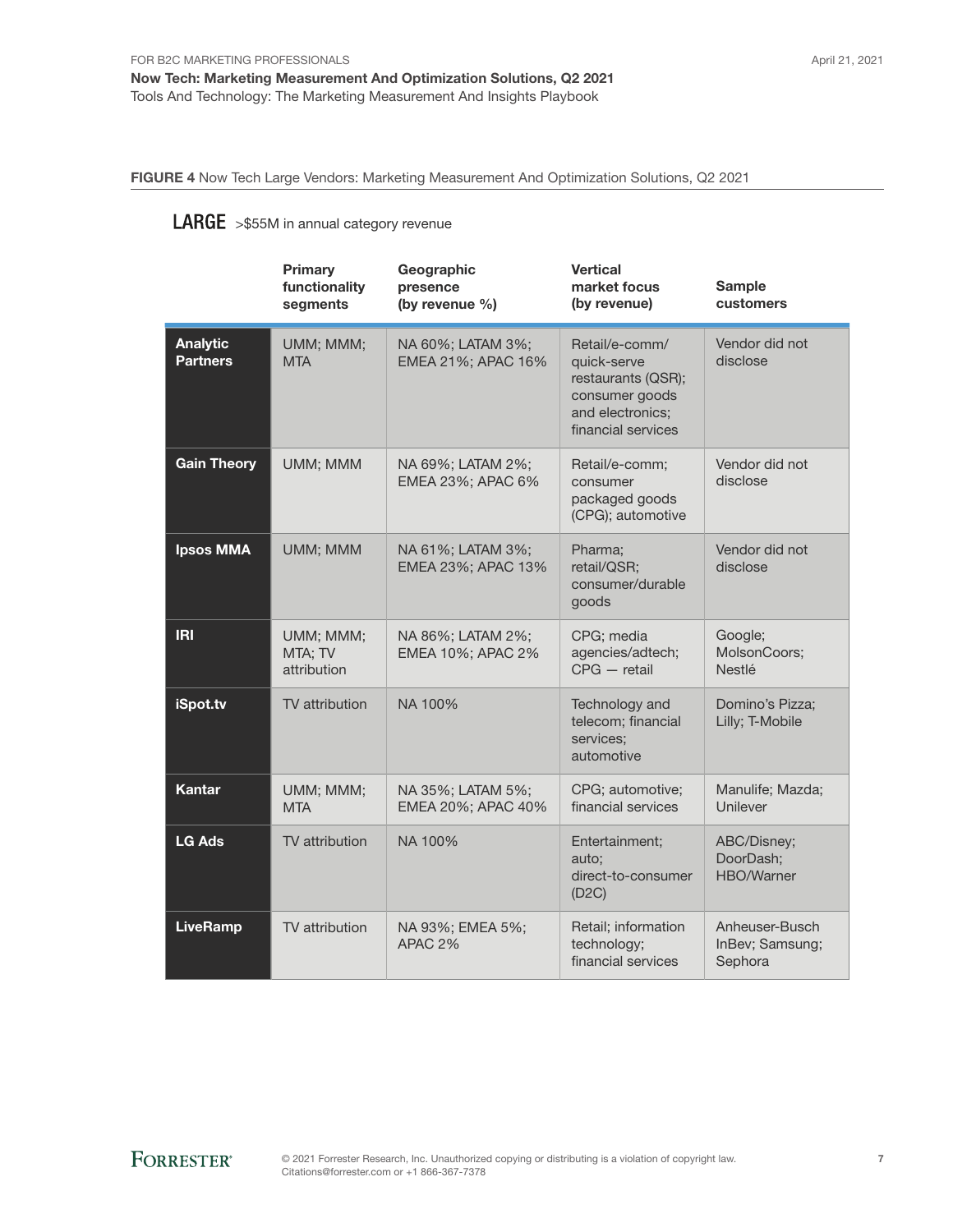FIGURE 4 Now Tech Large Vendors: Marketing Measurement And Optimization Solutions, Q2 2021 (Cont.)

### LARGE >\$55M in annual category revenue

|                | Primary<br>functionality<br>segments                                        | Geographic<br>presence<br>(by revenue $\%$ ) | <b>Vertical</b><br>market focus<br>(by revenue)                      | <b>Sample</b><br><b>customers</b>           |
|----------------|-----------------------------------------------------------------------------|----------------------------------------------|----------------------------------------------------------------------|---------------------------------------------|
| <b>Merkle</b>  | UMM; MMM;<br>MTA: TV<br>attribution:<br>marketing<br>performance<br>monitor | NA 60%; EMEA 30%;<br><b>APAC 10%</b>         | Retail and CPG;<br>high-tech; travel,<br>media, and<br>entertainment | Albertsons; Globe<br>Life; Samsung          |
| <b>Neustar</b> | UMM; MMM;<br><b>MTA</b>                                                     | NA 88%; LATAM 1%;<br>EMEA 8%; APAC 3%        | Financial services;<br>retail; telecom                               | Citigroup; Ford<br>Motor Company;<br>Macy's |
| <b>Nielsen</b> | UMM: MMM:<br>MTA: TV<br>attribution                                         | NA 68%: LATAM 4%:<br>EMEA 18%; APAC 10%      | CPG: financial<br>services; retail                                   | Best Buy; Johnson<br>& Johnson; Visa        |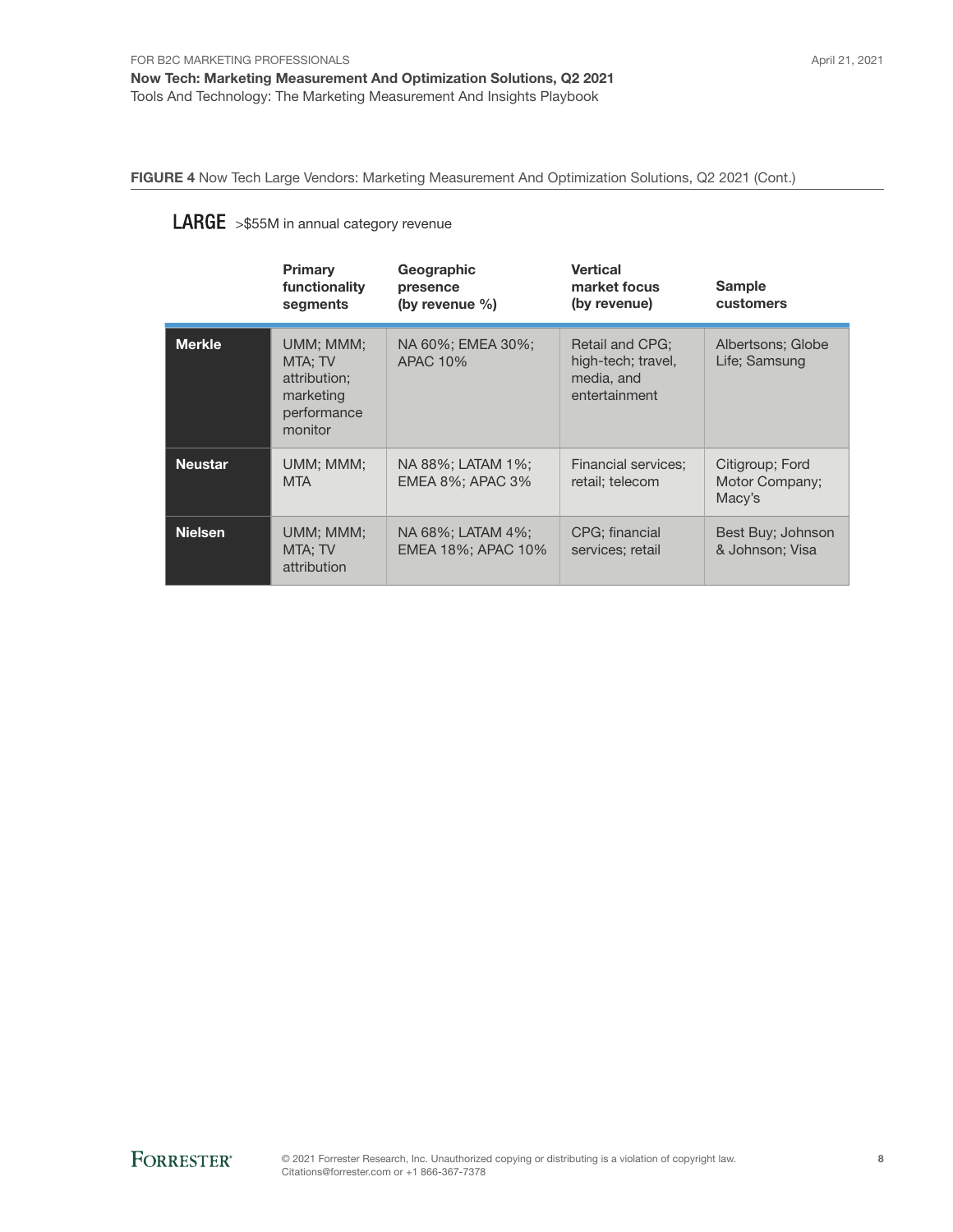FIGURE 5 Now Tech Midsize Vendors: Marketing Measurement And Optimization Solutions, Q2 2021

## **MIDSIZE** \$7M to \$55M in annual category revenue

|                                     | Primary<br>functionality<br>segments             | Geographic<br>presence<br>(by revenue $\%$ ) | <b>Vertical</b><br>market focus<br>(by revenue)                                                            | <b>Sample</b><br>customers                                               |
|-------------------------------------|--------------------------------------------------|----------------------------------------------|------------------------------------------------------------------------------------------------------------|--------------------------------------------------------------------------|
| <b>Adverity</b>                     | Marketing<br>performance<br>monitor              | NA 30%; LATAM 5%;<br>EMEA 60%; APAC<br>5%    | Advertising agencies;<br>CPG and retail:<br>technology                                                     | GroupM; SAP;<br>Unilever                                                 |
| Course <sub>5</sub><br>Intelligence | MMM; MTA;<br>marketing<br>performance<br>monitor | NA 75%; EMEA<br>15%; APAC 10%                | Technology; CPG; retail                                                                                    | Vendor did not<br>disclose                                               |
| Data2-<br><b>Decisions</b>          | UMM; MMM;<br><b>MTA</b>                          | NA 10%; EMEA<br>75%; APAC 15%                | Retail/QSR;<br>CPG/pharma; financial<br>services                                                           | Vendor did not<br>disclose                                               |
| <b>Ekimetrics</b>                   | UMM; MMM                                         | NA 12%; EMEA<br>81%; APAC 7%                 | Retail and fast-moving<br>consumer goods<br>(FMCG); automotive,<br>mobility, travel;<br>financial services | Vendor did not<br>disclose                                               |
| <b>Fractal</b><br><b>Analytics</b>  | UMM; MMM                                         | NA 58%; LATAM 4%;<br>EMEA 16%; APAC<br>22%   | CPG; media tech; toys                                                                                      | Mars; Mattel;<br>Sanofi                                                  |
| <b>Minitab</b><br><b>Connect</b>    | Marketing<br>performance<br>monitor              | NA 55%; LATAM 5%;<br>EMEA 25%; APAC<br>15%   | Technology; retail;<br>services                                                                            | Enterprise<br>Holdings; Royal<br>Caribbean; Sony<br><b>Fntertainment</b> |
| <b>NCSolutions</b>                  | UMM; TV<br>attribution                           | NA 100%                                      | <b>CPG</b>                                                                                                 | Vendor did not<br>disclose                                               |
| <b>OptiMine</b>                     | UMM; MMM                                         | NA 65%; LATAM 5%;<br>EMEA 15%; APAC<br>15%   | Retail; financial<br>services; insurance                                                                   | Aflac; Best Buy;<br>UnitedHealth<br>Group                                |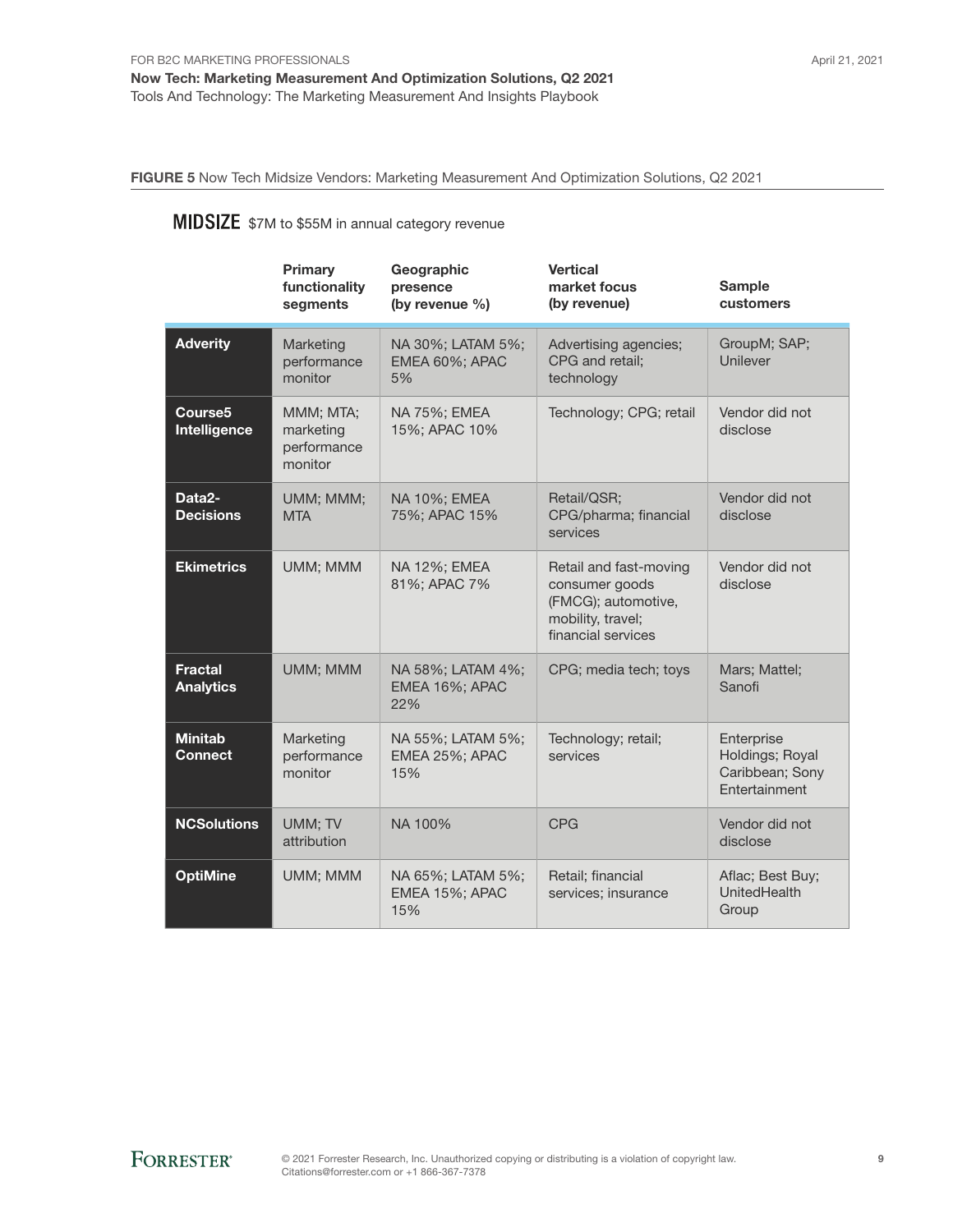FIGURE 5 Now Tech Midsize Vendors: Marketing Measurement And Optimization Solutions, Q2 2021 (Cont.)

## **MIDSIZE** \$7M to \$55M in annual category revenue

|                   | Primary<br>functionality<br>segments | Geographic<br>presence<br>(by revenue $\%$ ) | <b>Vertical</b><br>market focus<br>(by revenue)                                                        | <b>Sample</b><br>customers                         |
|-------------------|--------------------------------------|----------------------------------------------|--------------------------------------------------------------------------------------------------------|----------------------------------------------------|
| <b>Salesforce</b> | Marketing<br>performance<br>monitor  | NA 71%; EMEA<br>20%; APAC 9%                 | Financial services;<br>retail/consumer goods<br>(RCG):<br>communications/<br>media/technology<br>(CMT) | Cummins:<br>Kimberly-Clark;<br>Land O'Lakes        |
| <b>TVSquared</b>  | TV attribution                       | NA 60%; LATAM 2%;<br>EMEA 30%; APAC<br>8%    | Retail:<br>DTC/e-commerce;<br>automotive                                                               | Comcast Effecty;<br>Grubhub; Hulu                  |
| <b>VideoAmp</b>   | TV attribution                       | NA 100%                                      | CPG; entertainment;<br>pharma                                                                          | dentsu X; GroupM;<br><b>Omnicom Media</b><br>Group |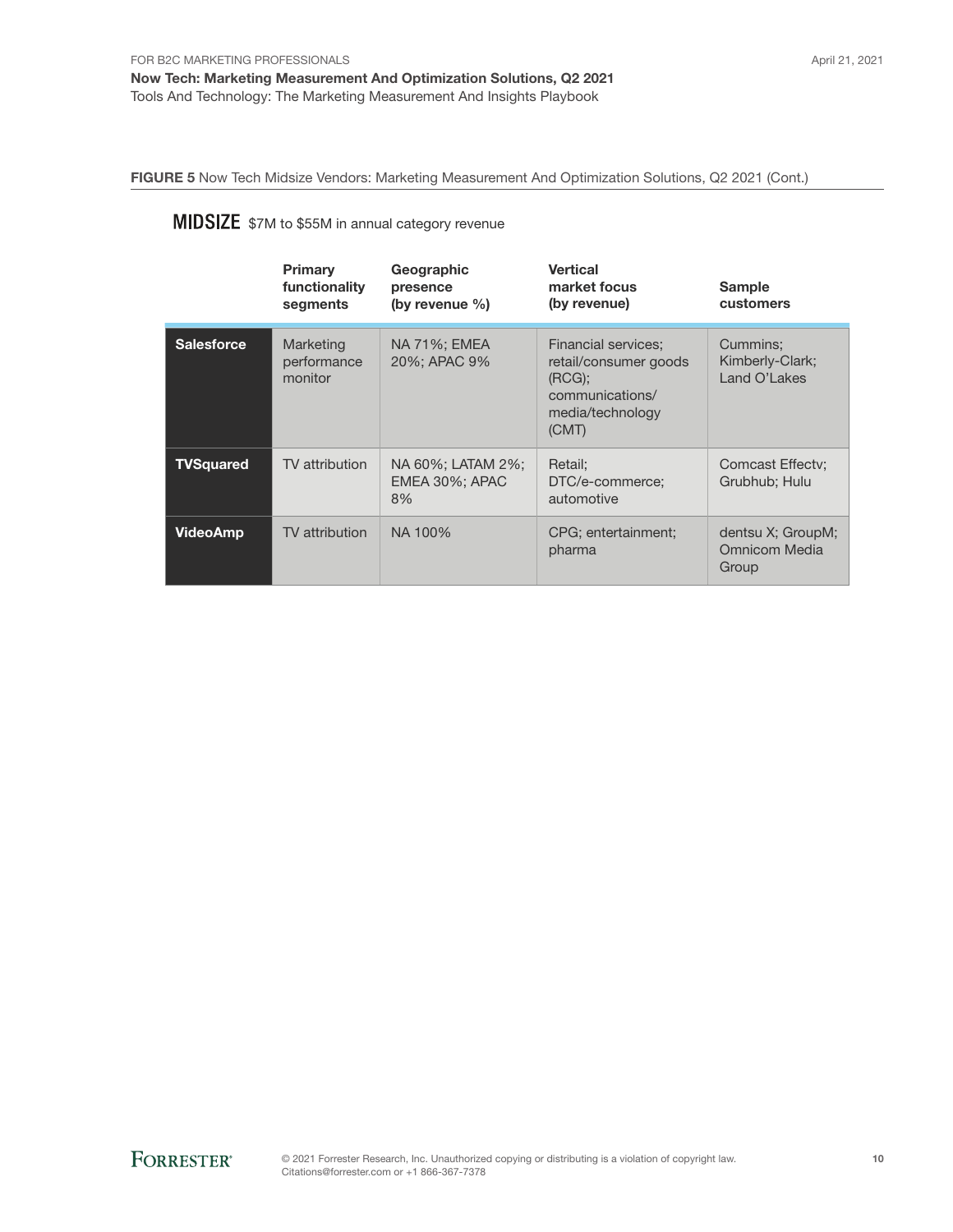FIGURE 6 Now Tech Small Vendors: Marketing Measurement And Optimization Solutions, Q2 2021

### SMALL <\$7M in annual category revenue

|                                                  | <b>Primary</b><br>functionality<br>segments              | Geographic<br>presence<br>(by revenue %) | <b>Vertical</b><br>market focus<br>(by revenue)                                             | <b>Sample</b><br>customers                                       |
|--------------------------------------------------|----------------------------------------------------------|------------------------------------------|---------------------------------------------------------------------------------------------|------------------------------------------------------------------|
| <b>BRIDGEi2i</b>                                 | UMM;<br>MMM; MTA;<br>marketing<br>performance<br>monitor | NA 60%; EMEA 5%;<br><b>APAC 35%</b>      | Consumer; banking,<br>financial services, and<br>insurance; technology<br>and manufacturing | Vendor did not<br>disclose                                       |
| <b>C3 Metrics</b>                                | <b>MTA</b>                                               | NA 100%                                  | Financial services;<br>B <sub>2</sub> C                                                     | JPMorgan Chase;<br>Purple;<br>Shutterstock                       |
| <b>Claritas</b>                                  | <b>MTA</b>                                               | NA 100%                                  | Streaming audio and<br>advanced TV;<br>DTC/e-commerce<br>brands; financial<br>services      | Pandora;<br>Progressive;<br><b>Veritone One</b>                  |
| conDati                                          | MTA;<br>marketing<br>performance<br>monitor              | NA 100%                                  | E-commerce; B2B;<br>higher education                                                        | Intermedia; MGA<br>Entertainment;<br>University of<br>Louisville |
| <b>Eulerian</b>                                  | MTA:<br>marketing<br>performance<br>monitor              | NA 10%; EMEA 90%                         | Retail; travel; finance                                                                     | <b>Altice Group</b><br>(SFR); Bankia;<br><b>Melia Hotels</b>     |
| <b>Flashtalking</b>                              | <b>MTA</b>                                               | NA 60%; EMEA 35%;<br>APAC <sub>5%</sub>  | Video streaming<br>services; sports<br>betting; consumer<br>services                        | JetBlue; Marks &<br>Spencer (UK);<br>Sling                       |
| <b>Keen</b><br><b>Decision</b><br><b>Systems</b> | <b>UMM</b>                                               | NA 90%; LATAM 5%;<br>EMEA 5%             | CPG; other consumer<br>goods; financial<br>services                                         | 3M; Church &<br>Dwight; Post<br>Holdings                         |
| <b>Leavened</b>                                  | MMM; TV<br>attribution                                   | NA 100%                                  | DTC;<br>telecom/technology;<br>financial services                                           | 1800Contacts;<br><b>BISSELL; Chewy</b>                           |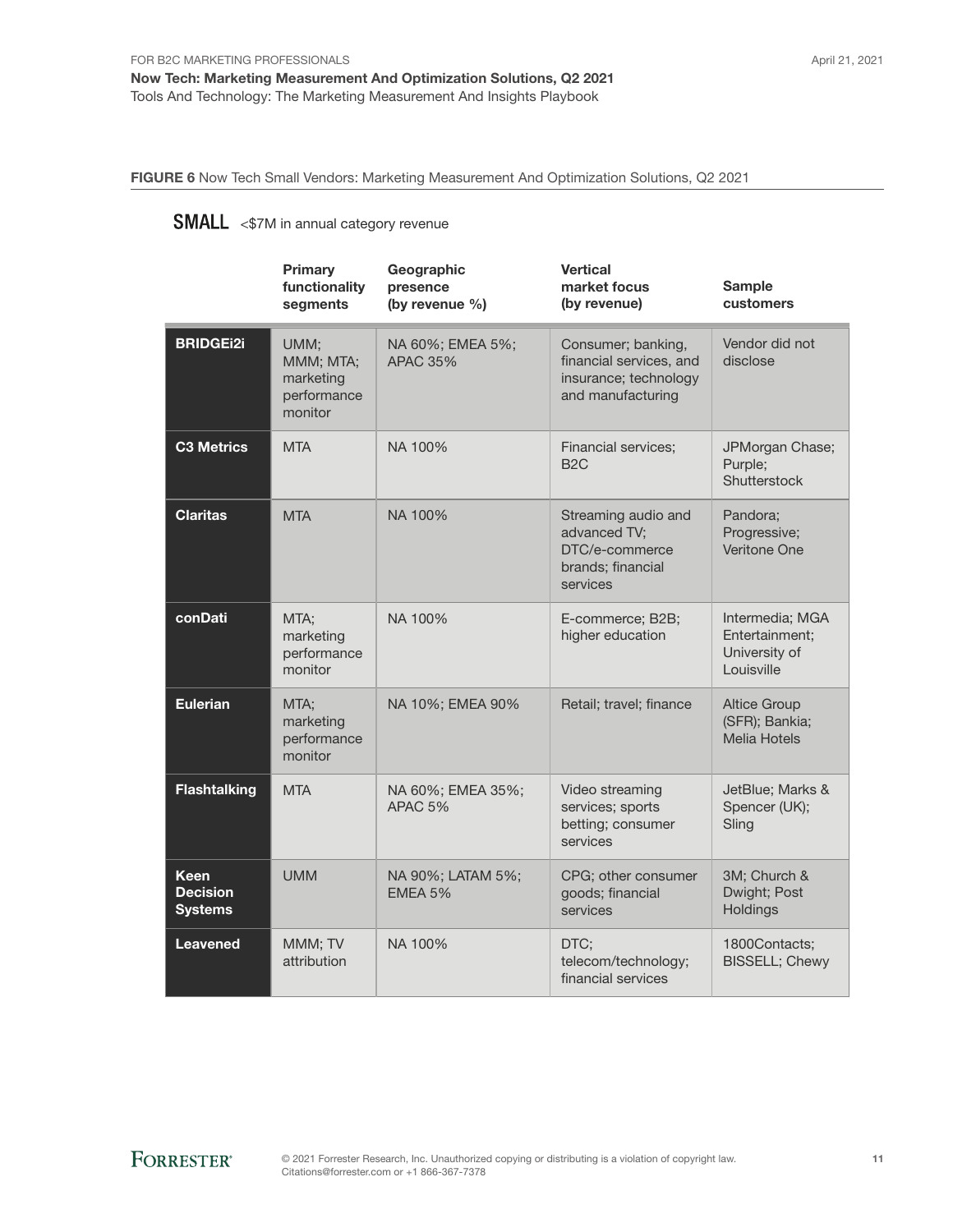FIGURE 6 Now Tech Small Vendors: Marketing Measurement And Optimization Solutions, Q2 2021 (Cont.)

#### SMALL <\$7M in annual category revenue

|                                     | Primary<br>functionality<br>segments                | Geographic<br>presence<br>(by revenue $\%$ ) | <b>Vertical</b><br>market focus<br>(by revenue)         | <b>Sample</b><br>customers                                    |
|-------------------------------------|-----------------------------------------------------|----------------------------------------------|---------------------------------------------------------|---------------------------------------------------------------|
| <b>MSIGHTS</b>                      | Marketing<br>performance<br>monitor                 | NA 50%; LATAM 5%;<br>EMEA 25%; APAC 20%      | Technology/software;<br><b>FMCG/CPG:</b><br>retail/DTC  | Chico's FAS:<br>Jacobs Douwe<br>Egberts Coffee;<br><b>SAP</b> |
| <b>Objective</b><br><b>Platform</b> | <b>UMM</b>                                          | EMEA 90%; APAC 10%                           | Telecom;<br>e-commerce; retail<br>utility (electricity) | American<br>Express; Telekom<br>Deutschland:<br>Vattenfall    |
| <b>Ovative</b><br>Group             | UMM; MTA                                            | NA 100%                                      | Retail; gambling and<br>casinos; mattresses             | Lane Bryant; LL<br>Flooring; Michigan<br>Lottery              |
| Proof<br><b>Analytics</b>           | UMM:<br>MMM:<br>marketing<br>performance<br>monitor | NA 45%; EMEA 50%;<br>APAC 5%                 | Enterprise B2B;<br>e-commerce; CPG                      | Salesforce;<br>Samsung; United<br>Healthcare                  |
| <b>ScanmarQED</b>                   | MMM;<br>marketing<br>performance<br>monitor         | NA 19%; LATAM 2%;<br>EMEA 74%; APAC 5%       | CPG; gaming;<br>financial and<br>technology services    | Entain Group;<br>JDE; Zespri<br>International                 |

### Modernize Your Marketing Measurement Strategy

With the changes that technology has brought to the marketing measurement space, all B2C marketers and analytics professionals should plan to take a fresh look at and update their approaches to measurement. No matter what level of knowledge or experience your firm and team has with these approaches, continued learning and evolution is essential. Specifically:

• Brands not yet using statistical measurement approaches must start now. In Forrester's 2021 Global Marketing Survey, only 32% of B2C marketing decision-makers say their firm uses MMM to measure marketing success; this is even lower for other advanced statistical measurement methods such as MTA. Brands that still rely on vanity metrics like impressions and clicks will fall further and further behind their competitors that are embracing data-driven marketing unless they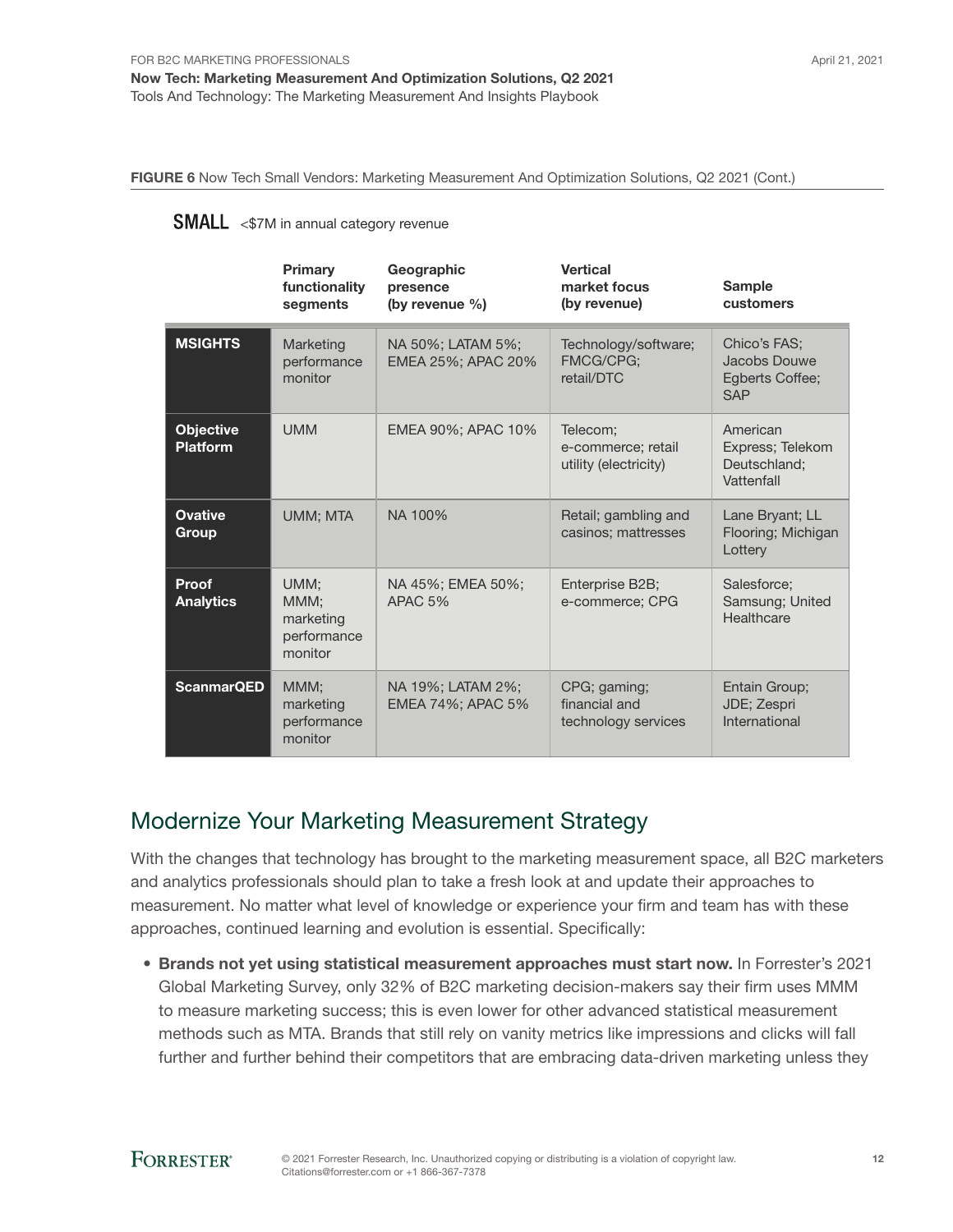start now. Brand leaders must prioritize three actions on parallel tracks: upgrading their knowledge of analytics, improving their data management practices, and selecting the marketing performance measurement provider that meets their needs and budget.

- Experienced measurement users should upgrade to unified measurement. In too many cases, firms that already use MMM or MTA silo them in different teams or in different stages of managing their marketing budget. Marketers should [upgrade these](https://www.forrester.com/go?objectid=res163079) partial or disjointed efforts in four steps: 1) Map the measurement techniques and vendors currently used; 2) document how each contributes to improving marketing effectiveness; 3) identify gaps where the marketing team believes it could gain additional efficiency but where these tools don't provide guidance; and 4) review new offerings in the market that best fill these gaps.
- Marketing teams must develop data and analytics literacy. Today's data-rich environment demands a synthesis of brand expertise and quantitative rigor. Marketers need not become data scientists, but they must be familiar with marketing data and the applicability of different analytics approaches so they can define business problems in a way their data science colleagues can address. CMOs should set aside budgets for developing marketing talent, while VP-level marketers should form collaborative relationships with the data science team to regularly discuss business questions that analytics might answer.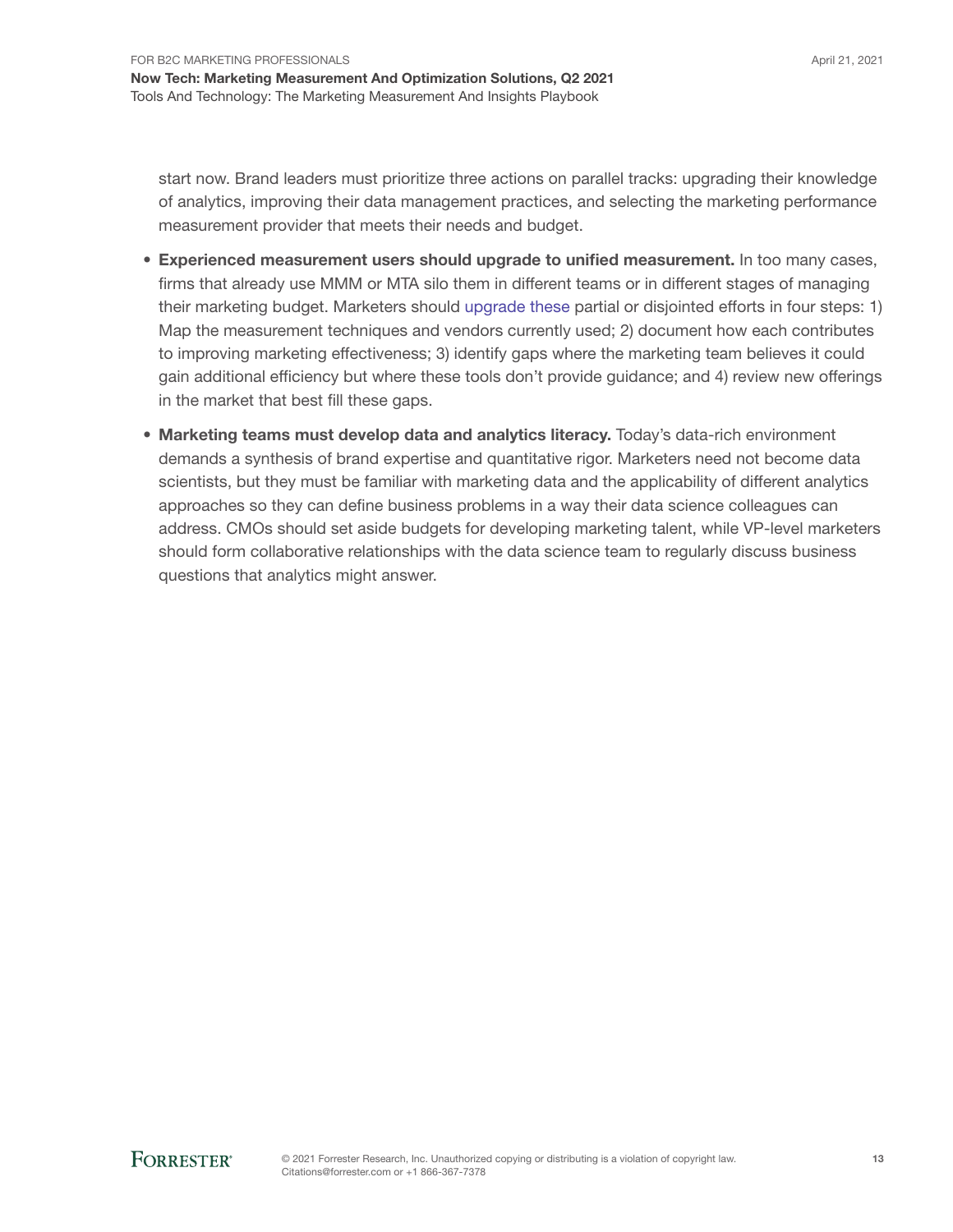### Engage With An Analyst

Gain greater confidence in your decisions by working with Forrester thought leaders to apply our research to your specific business and technology initiatives.

#### Analyst Inquiry

To help you put research into practice, connect with an analyst to discuss your questions in a 30-minute phone session — or opt for a response via email.

Analyst Advisory

Translate research into action by working with an analyst on a specific engagement in the form of custom strategy sessions, workshops, or speeches.

[Learn more.](https://www.forrester.com/events?N=10006+5025) The contract the learn more. The contract the learn more.

Webinar

Join our online sessions on the latest research affecting your business. Each call includes analyst Q&A and slides and is available on-demand.



[Forrester's research apps for iOS and Android.](http://www.forrester.com/app) Stay ahead of your competition no matter where you are.

### Supplemental Material

#### Research Methodologies

We defined market presence in Figure 1 based on category specific revenue. To complete our review, Forrester requested information from vendors. If vendors did not share this information with us, we made estimates based on available secondary information. We've marked companies with an asterisk if we estimated revenues or information related to geography or industries. Forrester fact-checked this report with vendors before publishing.

#### Survey Methodology

Forrester's 2021 Global Marketing Survey was fielded between December 2020 and March 2021. This online/CATI (computer-assisted telephone interviewing) survey included 1,991 respondents in the US, Canada, UK, France, Germany, China, India, Australia, New Zealand, Singapore, Japan, or the Philippines.

### **FORRESTER®**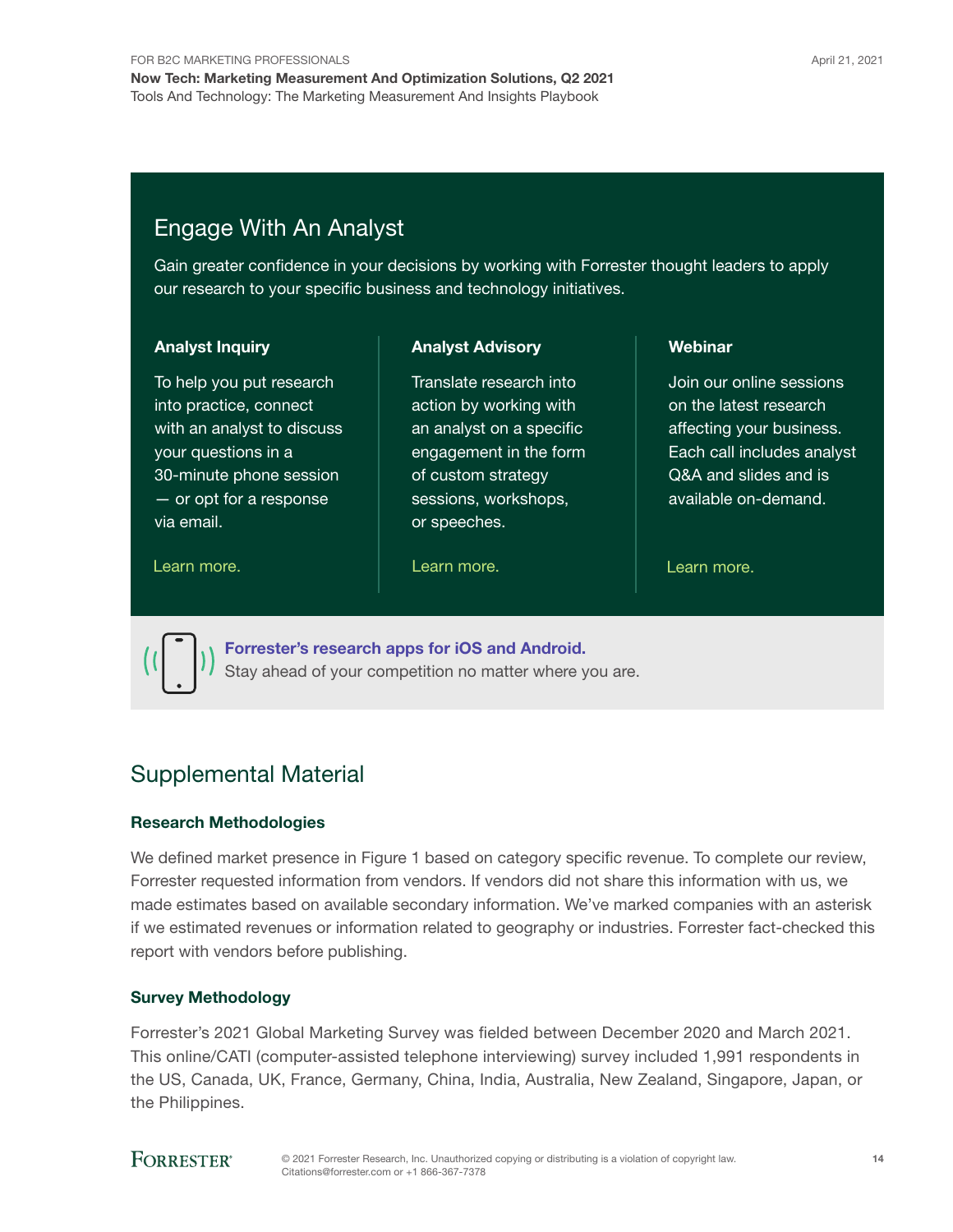Forrester ensures that the final survey population contains only those with significant involvement in the strategy developing, planning, and funding of marketing activities. Dynata fielded this survey on behalf of Forrester. Survey respondent incentives included points redeemable for gift certificates.

#### Companies We Interviewed For This Report

We would like to thank the individuals from the following companies who generously gave their time during the research for this report.

| Adverity                     | Leavened                  |
|------------------------------|---------------------------|
| <b>Analytic Partners</b>     | LG Ads                    |
| <b>BRIDGEi2i</b>             | LiveRamp                  |
| C3 Metrics                   | Merkle                    |
| Claritas                     | <b>Minitab Connect</b>    |
| conDati                      | <b>MSIGHTS</b>            |
| Course5 Intelligence         | <b>NCSolutions</b>        |
| Data2Decisions               | Neustar                   |
| <b>Ekimetrics</b>            | Nielsen                   |
| Eulerian                     | <b>Objective Platform</b> |
| Flashtalking                 | OptiMine                  |
| <b>Fractal Analytics</b>     | <b>Ovative Group</b>      |
| <b>Gain Theory</b>           | <b>Proof Analytics</b>    |
| Ipsos MMA                    | Salesforce                |
| <b>IRI</b>                   | <b>ScanmarQED</b>         |
| iSpot.tv                     | TVSquared                 |
| Kantar                       | VideoAmp                  |
| <b>Keen Decision Systems</b> |                           |